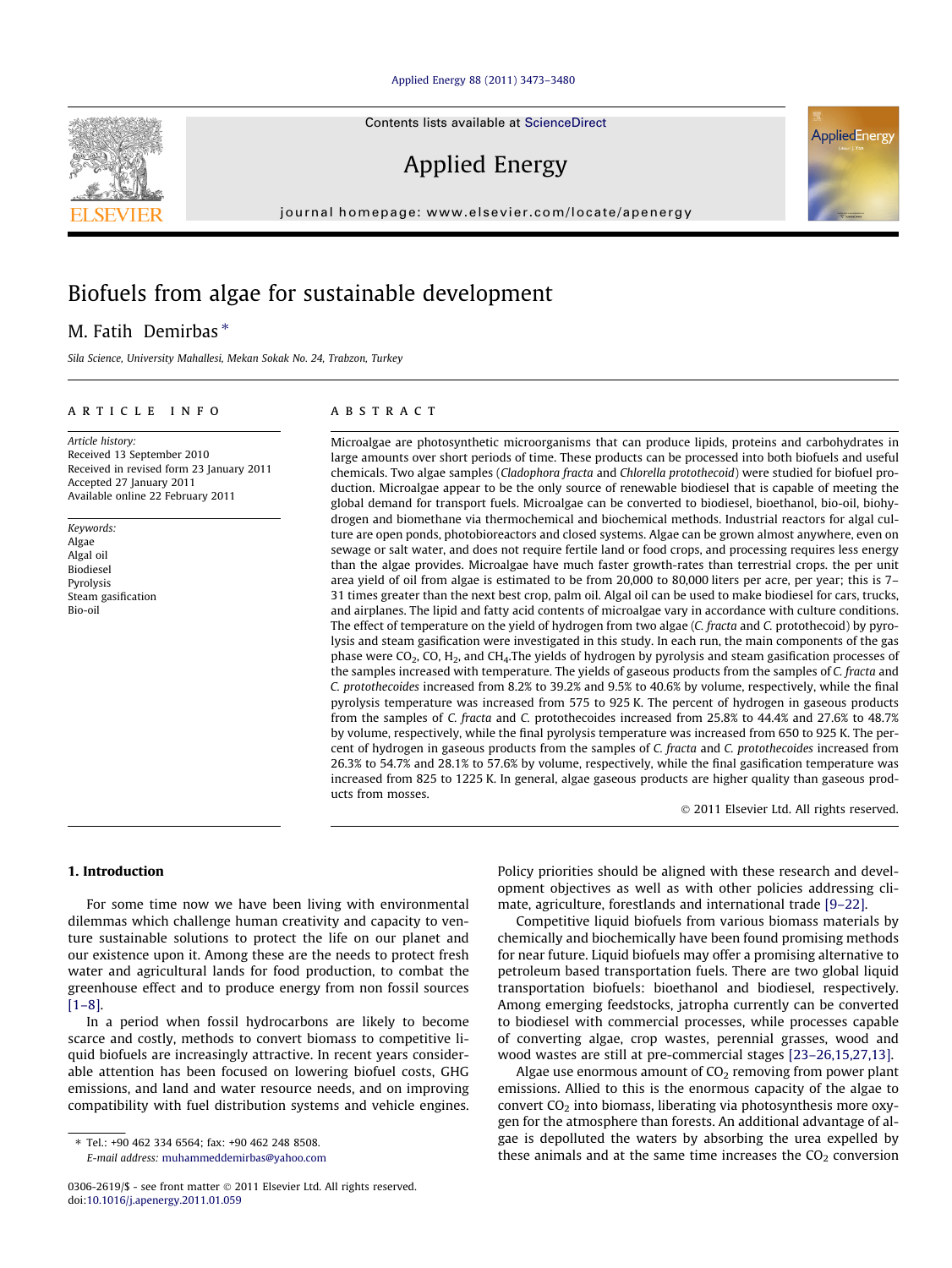into biomass. The algae can then be converted into various kinds of biofuel using liquefaction, pyrolysis, gasification, extraction and transesterification, fermentation, and aneorobic digestion [\[28–35\].](#page-6-0)

Produce biofuels such as biodiesel via transesterification of algal oil, and alcohol from microalgae biomass via hydrolysis and fermentation are promise well the future. Biomass conversion processes fall into three major categories: chemical, biological, and thermochemical [\[36–39\].](#page-6-0) The most efficient processes may be those that combine two or more processes and use the entire plant. Transesterification to produce biodiesel is more energy-efficient than fermentation to produce ethanol [\[40–42\]](#page-6-0).

Bioethanol production from microalgae begins with the collection and drying of algae that have been cultivated in a suitable for water environment. In the next step of the process, the algal mass is ground and hydrolyzed and then the hydrolyzed mass is fermented and finally distilled [\[33\]](#page-6-0).

One hectare algae farm on wasteland can produce over 10–100 times of oil as compared to any other known source of oil-crops. While a crop cycle may take from three months to three years for production, algae can start producing oil within 3–5 days and thereafter oil can be harvested on daily basis. Algae can be grown using sea water and non-potable water on wastelands where nothing else grows. It is firmly reinforced that algae' farming for biofuels is expected to provide a conclusive solution to food vs. fuel debate [\[43\].](#page-6-0) The carbon dioxide fixation and the main steps of algal biomass technologies are illustrated in Fig. 1.

Microalgae are photosynthetic microorganisms with simple growing requirements (light, sugars,  $CO<sub>2</sub>$ , N, P, and K) that can produce lipids, proteins and carbohydrates in large amounts over short periods of time. These products can be processed into both biofuels and useful chemicals [\[44\].](#page-6-0) The microalgae species most used for biodiesel production are presented and their main advantages described in comparison with other available biodiesel feedstocks [\[45,46\].](#page-6-0)

This paper presents a brief review on algal production technology and the main processes such as thermochemical, chemical and biochemical conversion of microalgae becoming energy. Energy conversion using thermochemical, chemical and biochemical conversion processes will produce biodiesel, bio-oil, ethanol, hydrogen rich gas mixture, and methane, respectively.

#### 2. Biofuels

The term biofuel is referred to as solid, liquid, or gaseous fuels that are predominantly produced from biorenewable feedstocks [\[24\]](#page-6-0). There are two global biorenewable liquid transportation fuels: bioethanol and biodiesel. Bioethanol is good alternate fuel that is produced almost entirely from food crops [\[47–49\].](#page-6-0) Biodiesel has become more attractive recently because of its environmental benefits [\[50\]](#page-6-0). Biofuels can be classified based on their production technologies: first generation biofuels (FGBs); second generation biofuels (SGBs); third generation biofuels (TGBs); and fourth generation biofuels. ''Advanced biofuels'' include bioethanol made from cellulosic material, hemicelluloses, sugar, starch, and waste, as well as biomass-based biodiesel, biogas, biohydrogen, and other fuels made from cellulosic biomass or other nonfood crops [\[50,51\].](#page-6-0)

Second and third generation biofuels are also called advanced biofuels. Second generation biofuels made from non food crops, wheat straw, corn, wood, energy crop using advanced technology. Algae fuel, also called oilgae or third generation biofuel, is a biofuel from algae. Algae are low-input, high-yield feedstocks to produce biofuels. Definition of a fourth generation biofuel is crops that are genetically engineered to consume more  $CO<sub>2</sub>$  from the atmosphere than they will produce during combustion later as a fuel. Some fourth generation technology pathways include: pyrolysis, gasification, upgrading, solar-to-fuel, and genetic manipulation of organisms to secrete hydrocarbons. On the other hand, an appearing fourth generation is based in the conversion of vegoil and biodiesel into biogasoline using most advanced technology.

Biofuels provide the prospect of new economic opportunities for people in rural areas in oil importer and developing countries. Renewable energy sources that use indigenous resources have the potential to provide energy services with zero or almost zero emissions of both air pollutants and greenhouse gases [\[52–56\].](#page-6-0) Biofuels are expected to reduce dependence on imported petroleum with associated political and economic vulnerability, reduce greenhouse



Fig. 1. Carbon dioxide fixation and main steps of algal biomass technologies.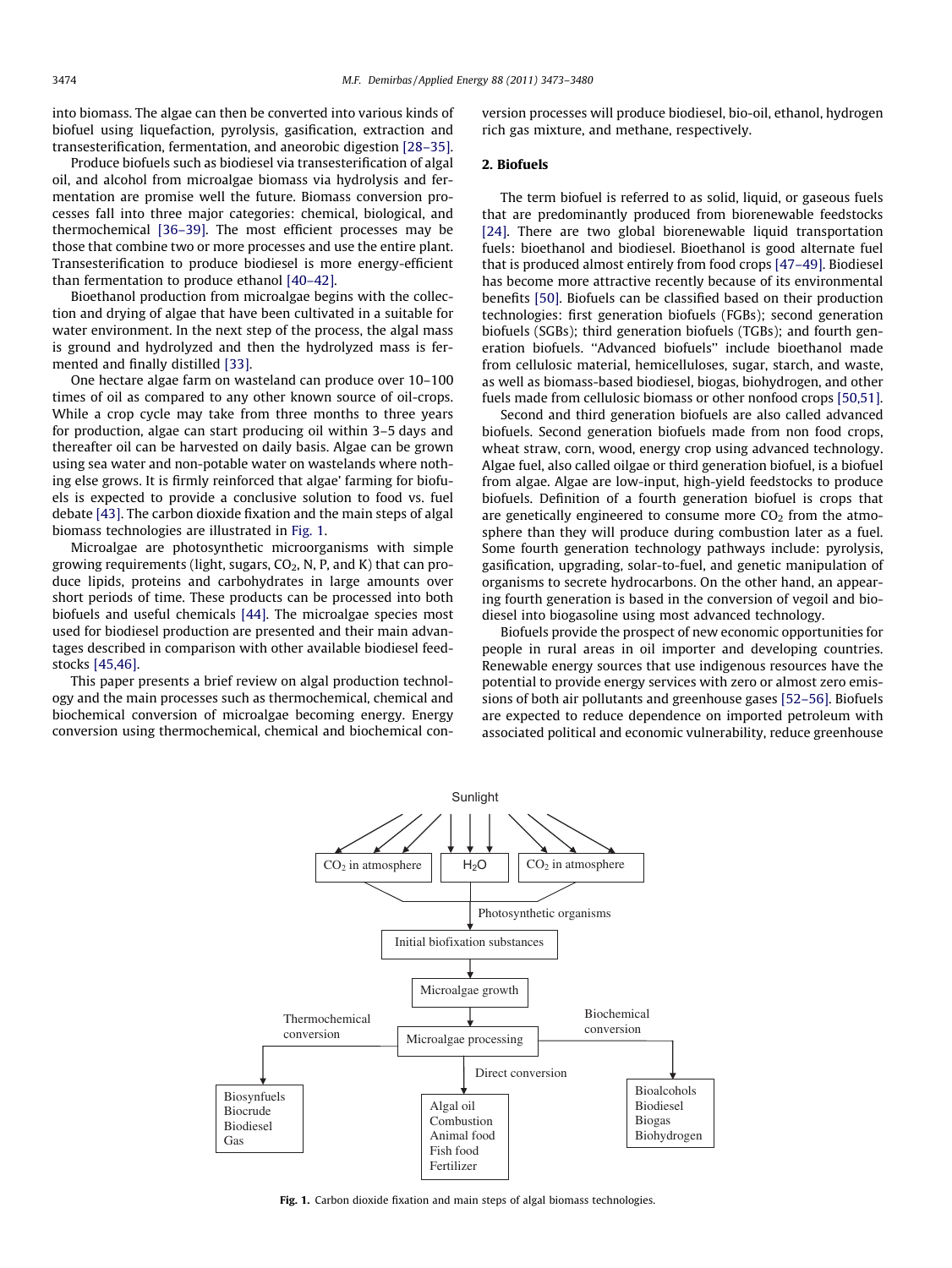gas emissions and other pollutants, and revitalize the economy by increasing demand and prices for agricultural products [\[57–59\].](#page-6-0)

Renewable resources, such as waste and virgin biomass, can contribute to shift to energy resources and also can serve as an alternative to raw materials. Waste and virgin biomass such as tree, agricultural crop waste and residues, wood waste and residues, municipal wastes, microalgae, and other waste materials is seen as attractive potential and feasible resource due to cheapness, worldwide abundance, plentiful and renewable basis widely available [\[56–63\].](#page-6-0)

## 3. Algae cultivation technology

The algal organisms are photosynthetic macroalgae or microalgae growing in aquatic environments. Algae are simple organisms that are mainly aquatic and microscopic. Microalgae are unicellular photosynthetic micro-organisms, living in saline or freshwater environments that convert sunlight, water and carbon dioxide to algal biomass [\[30\].](#page-6-0) They are categorized into four main classes: diatoms, green algae, blue–green algae and golden algae. There are two main species of algae: filamentous and phytoplankton algae. These two species, in particular phytoplankton, increase in numbers rapidly to form algae blooms. Many species exhibit rapid growth and high productivity, and many microalgal species can be induced to accumulate substantial quantities of lipids, often greater than 60% of their dry biomass [\[43\].](#page-6-0) Microalgae are very efficient solar energy converters and they can produce a great variety of metabolites.

Industrial reactors for algal culture are at present. There are open ponds, photobioreactors and closed systems. Photobioreactors are different types of tanks or closed systems in which algae are cultivated. Open pond systems are shallow ponds in which algae are cultivated. Nutrients can be provided through runoff water from nearby land areas or by channelling the water from sewage/ water treatment plants. Technical and biological limitations of these open systems have given rise to the development of enclosed photoreactors. Microalgae cultivation using sunlight energy can be carried out in open or covered ponds or closed photobioreactors, based on tubular, flat plate or other designs. A few open systems are presented for which particularly reliable results are available. Emphasis is then put on closed systems, which have been considered as capital intensive and are justified only when a fine chemical is to be produced. Microalgae production in closed photobioreactors is highly expensive. Closed systems are much more expensive than ponds. However, the closed systems require much less light and agricultural land to grow the algae. High oil species of microalgae cultured in growth optimized conditions of photobioreactors have the potential to yield 19,000–57,000 liters of microalgal oil per acre per year. The yield of oil from algae is over 200 times the yield from the best-performing plant/vegetable oils [\[64\].](#page-7-0) Photobioreactors have the ability to produce algae while performing beneficial tasks, such as scrubbing power plant flue gases or removing nutrients from wastewater.

Algae can also be grown in a photo-bioreactor (PBR). A PBR is a close bioreactor which incorporates some type of light source. A variation on the basic open-pond system is to enclose it with a transparent or translucent barrier. Like this, a pond covered with a greenhouse could be considered as a PBR. Because PBR systems are closed, all essential nutrients must be introduced into the system to allow algae to grow and be cultivated. It is possible to introduce a continuous stream of sterilized water containing nutrients, air and carbon dioxide. As algae grows, excess culture overflows and is harvested.

Macroalgae are classified into three broad groups based on their pigmentation: brown seaweed (Phaeophyceae); red seaweed (Rhodophyceae) and green seaweed (Chlorophyceae). Microalgae are veritable miniature biochemical factories, and appear more photosynthetically efficient than terrestrial plants and are efficient  $CO<sub>2</sub>$  fixers. Microalgae are microscopic organisms that grow in salt or fresh water. The three most important classes of microalgae in terms of abundance are the diatoms (Bacillariophyceae), the green algae (Chlorophyceae), and the golden algae (Chrysophyceae). In this report the cyanobacteria (blue–green algae) (Cyanophyceae) are also referred to as micro-algae, this applies for example to Spirulina (Arthrospira platensis and Arthrospira maxima) [\[65–69\].](#page-7-0)

Open ponds are the oldest and simplest systems for mass cultivation of microalgae. The pond is designed in a raceway configuration, in which a paddlewheel circulates and mixes the algal cells and nutrients. The raceways are typically made from poured concrete, or they are simply dug into the earth and lined with a plastic liner to prevent the ground from soaking up the liquid. Baffles in the channel guide the flow around the bends in order to minimize space. The system is often operated in a continuous mode, i.e., the fresh feed is added in front of the paddlewheel, and algal broth is harvested behind the paddlewheel after it has circulated through the loop.

[Fig. 2](#page-3-0) shows the open pond systems ''algae farms''. The ''algae farms'' are large ponds. The ponds are ''raceway'' designs, in which the algae, water and nutrients circulate around a racetrack. Paddlewheels provide the flow. The algae are thus kept suspended in water. Algae are circulated back up to the surface on a regular frequency. The ponds are kept shallow because of the need to keep the algae exposed to sunlight and the limited depth to which sunlight can penetrate the pond water. The ponds are operated continuously; that is, water and nutrients are constantly fed to the pond, while algae-containing water is removed at the other end. The size of these ponds is measured in terms of surface area, since surface area is so critical to capturing sunlight. Their productivity is measured in terms of biomass produced per day per unit of available surface area. Such algae farms would be based on the use of open, shallow ponds in which some source of waste  $CO<sub>2</sub>$  could be efficiently bubbled into the ponds and captured by the algae. Careful control of pH and other physical conditions for introducing  $CO<sub>2</sub>$  into the ponds allowed greater than  $90\%$  utilization of injected  $CO<sub>2</sub>$ . Raceway ponds, usually lined with plastic or cement, are about 15–35 cm deep to ensure adequate exposure to sunlight. They are typically mixed with paddlewheels, are usually lined with plastic or cement, and are between 0.2 and 0.5 ha in size. Paddlewheels provide motive force and keep the algae suspended in the water. The ponds are supplied with water and nutrients, and mature algae are continuously removed at one end.

[Fig. 3](#page-3-0) depicts a tubular photobioreactor with parallel run horizontal tubes [\[27\].](#page-6-0) A tubular photobioreactor consists of an array of straight transparent tubes that are usually made of plastic or glass. The solar collector tubes are generally 0.1 m or less in diameter. Tube diameter is limited because light does not penetrate too deeply in the dense culture broth that is necessary for ensuring a high biomass productivity of the photobioreactor. Microalgal broth is circulated from a reservoir to the solar collector and back to the reservoir.

Flat-plated photobioreactors are usually made of transparent material. The large illumination surface area allows high photosynthetic efficiency, low accumulation of dissolved oxygen concentration, and immobilization of algae [\[70\]](#page-7-0). Rectangular tanks are another example of photobioreactors. Unlike the circular tank design, rectangular tanks do not require a stirring device when a sufficiently high gas velocity is used. Drain pipes and gas spargers are located at the bottom of the tank.

In hybrid systems, both open ponds as well as closed bioreactor system are used in combination to get better results. Open ponds are a very proficient and lucrative method of cultivating algae, but they become contaminated with superfluous species very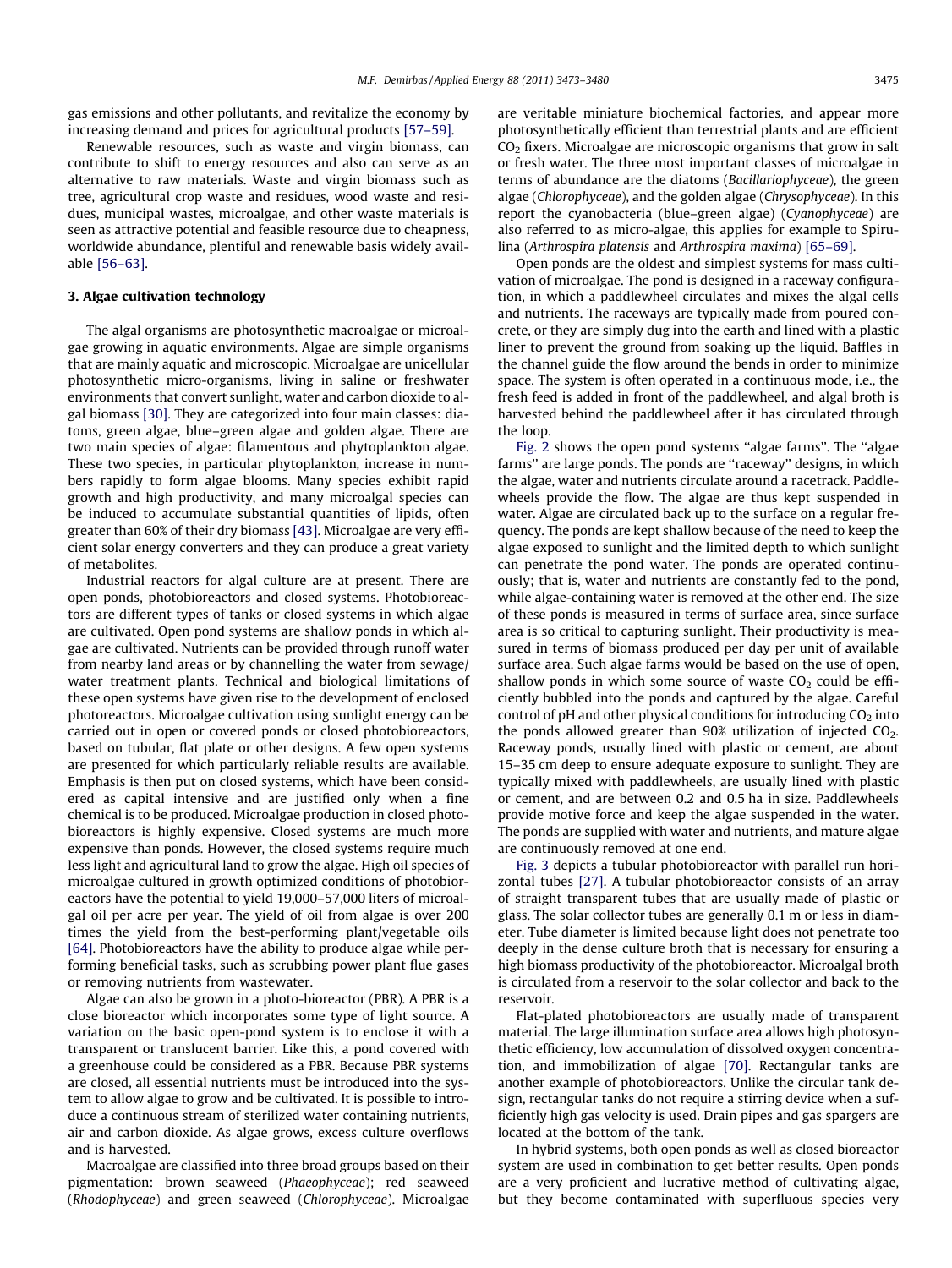<span id="page-3-0"></span>

Fig. 2. Open pond system.



Fig. 3. A tubular photobioreactor with parallel run horizontal tubes.

quickly. A combination of both systems is probably the most logical choice for cost-effective cultivation of high yielding strains for biofuels. Open ponds are inoculated with a desired strain that was invariably cultivated in a bioreactor, whether it be as simple as a plastic bag or a high tech fiber optic bioreactor. Importantly, the size of the inoculums needs to be large enough for the desired species to establish in the open system before an unwanted species. Therefore to minimize contamination issues, cleaning or flushing the ponds should be part of the aquaculture routine, and as such, open ponds can be considered as batch cultures [\[71–74\]](#page-7-0).

#### 4. Biofuels production from algae

Algae will become the most important biofuel source in the near future. The idea of using microalgae to produce fuel is not new, but it has received renewed attention recently in the search for sustainable energy. Biodiesel is typically produced from plant oils, but there are widely voiced concerns about the sustainability of this practice [\[29–33\].](#page-6-0)

Biodiesel produced from microalgae is being investigated as an alternative to using conventional crops such as rapeseed; microalgae typically produce more oil, consume less space, and could be grown on land unsuitable for agriculture [\[75–77\].](#page-7-0) Using microalgae as a source of biofuels could mean that enormous cultures of algae are grown for commercial production, which would require large quantities of fertilizers [\[78–80\].](#page-7-0) While microalgae are estimated to be capable of producing 10–20 times more biodiesel than rapeseed, they need 55–111 times more nitrogen fertilizer – 8 to 16 tons/ha/year.

Advantages and disadvantages of biofuel production using microalgae are shown in Table 1. The high growth rate of microalgae makes it possible to satisfy the massive demand on biofuels using limited land resources without causing potential biomass deficit. Microalgal cultivation consumes less water than land crops. The tolerance of microalgae to high  $CO<sub>2</sub>$  content in gas streams allows high-efficiency  $CO<sub>2</sub>$  mitigation. Microalgal farming could be potentially more cost effective than conventional farming. Nitrous oxide release could be minimized when microalgae are used for biofuel production [\[33\]](#page-6-0).

On the other hand, one of the major disadvantages of microalgae for biofuel production is the low biomass concentration in the microalgal culture due to the limit of light penetration, which in combination with the small size of algal cells makes the harvest of algal biomasses relatively costly. The higher capital costs of and the rather intensive care required by a microalgal farming facility compared to a conventional agricultural farm is another factor that impedes the commercial implementation of the biofuels from microalgae strategy.

Main thermochemical processes include liquefaction, pyrolysis and gasification. Hydrocarbons of algal cells have been separated by extraction with organic solvent after freeze-drying and sonicating the algal cells. However, these procedures are not suitable for separation on a large scale because these are costly. Therefore, an effective method is liquefaction for separating hydrocarbons as liquid fuel from harvested algal cells with high moisture content.

The feasibility of producing liquid fuel or bio-oil via pyrolysis or thermochemical liquefaction of microalgae has been demonstrated for a range of microalgae [\[81–83,35\].](#page-7-0) Since algae usually have high moisture content, a drying process requires much heating energy [\[84,85\].](#page-7-0) A novel energy production system using microalgae with nitrogen cycling combined with low temperature catalytic gasification of the microalgae has been proposed. The gasification process produces combustible gas such as  $H_2$ , CH<sub>4</sub>, CO<sub>2</sub> and ammonia, whereas the product of pyrolysis is bio-oil [\[84,86,87\]](#page-7-0).

| Table 1                                                              |
|----------------------------------------------------------------------|
| Advantages and disadvantages of biofuel production using microalgae. |

| Advantages                                                                                                               | Disadvantages                                     |
|--------------------------------------------------------------------------------------------------------------------------|---------------------------------------------------|
| High growth rate<br>Less water demand than land crops<br>High-efficiency $CO2$ mitigation<br>More cost effective farming | Low biomass concentration<br>Higher capital costs |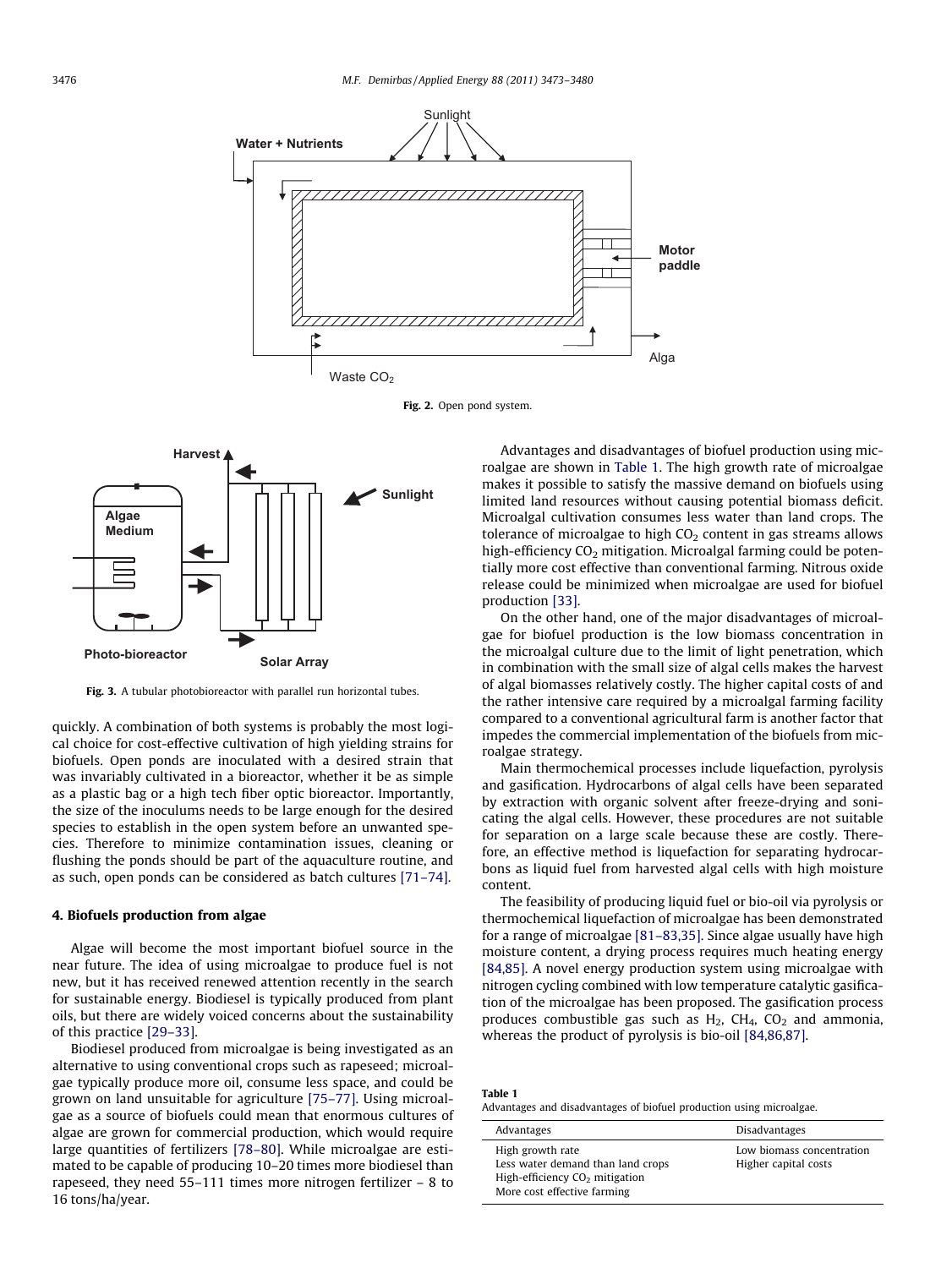Microalgae were directly liquefied and oil from liquefaction products extracted by dichloromethane  $(CH_2Cl_2)$ . The liquefaction was performed in an aqueous solution of alkali or alkaline earth salt at about 575 K and 10 MPa [\[88\].](#page-7-0) Liquefaction can be performed by using a stainless steel autoclave with mechanical mixing. The direct liquefaction product is extracted with dichloromethane in order to separate the oil fraction. Past research in the use of hydrothermal technology for direct liquefaction of algal biomass was very active. Minowa et al. [\[88\]](#page-7-0) report an oil yield of about 37% (organic basis) by direct hydrothermal liquefaction at around 575 K and 10 MPa from Dunaliella tertiolecta with a moisture content of 78.4 wt%. The oil had viscosity of 150–330 mPas and heating value of 36 MJ/kg.

The liquefaction technique was concluded to be a net energy producer from the energy balance. In a similar study on oil recovery from Botryococcus braunii, a maximum yield 64% dry wt. basis of oil was obtained by liquefaction at 575 K catalyzed by sodium carbonate [\[89\]](#page-7-0). The hydrothermal liquefaction technique was more effective for extraction of microalgal biodiesel than using the supercritical carbon dioxide [\[90\]](#page-7-0). From these two studies, it is reasonable to believe that, among the selected techniques, the hydrothermal liquefaction is the most effective technological option for production of bio-diesel from algae. Nevertheless, due to the level of limited information in the hydrothermal liquefaction of algae, more research in this area would be needed.

Liquefaction of B. braunii, a colony-forming microalga, with high moisture content was performed with or without sodium carbonate as a catalyst for conversion into liquid fuel and recovery of hydrocarbons. A greater amount of oil than the content of hydrocarbons in B. braunii (50 wt% db) was obtained, in a yield of 57– 64 wt% at 575 K. The oil was equivalent in quality to petroleum oil. The recovery of hydrocarbons was a maximum (>95%) at 575 K [\[91\]](#page-7-0).

Algal cells were liquefied by hexane extraction obtaining for the primary oil. Hexane solubles of the algal cells are shown in Table 2. The yield of the primary oil obtained at 575 K was 52.9% and that at 475 K was 56.5%; these values were a little lower than the yield of the hexane soluble of the raw algal cells. This suggests that hydrocarbons of the raw algal cells were partly converted to dichloromethane insoluble materials such as char [\[92\].](#page-7-0)

The viscosity of the primary oil obtained at 575 K was as low (94 cP) as that of the hexane soluble of the raw algal cells. However, the viscosity of the primary oil obtained at 475 K was too high to measure it: the primary oil was like a rubber. Therefore, the primary oil obtained at 575 K could be used as fuel oil. The oxygen content of the primary oil obtained at 575 K was a little higher than that of the hexane soluble of the algal cells. However, it was much lower than that of the oil obtained by liquefaction of other biomass [\[92\].](#page-7-0)

The properties of the hexane soluble of primary oil are shown in Table 3. The yield of the hexane soluble of the primary oil obtained at 575 K was 44% and that at 475 K was 39% on a dry algal cells basis. This meant that the primary oil obtained at 575 K contained 83% of hexane soluble and that at 475 K contained 69% of hexane soluble. The elemental composition of the three hexane solubles was almost equal. The hexane solubles of the primary oil obtained at 575 K and 475 K had good fluidity as well as the hexane soluble of the raw algal cells. In spite of thermal treatment at high temper-

#### Table 3

Properties of the hexane soluble of algal cells.

| Yield   | Heating value $(M)/$ | Viscosity (cP, at | Elemental analysis (%) |                   |   |  |  |
|---------|----------------------|-------------------|------------------------|-------------------|---|--|--|
| $(%)^a$ | kg)                  | 323 K             |                        | H                 | N |  |  |
| 58.0    | 494                  | 56.0              |                        | 84.6 14.5 0.1 0.9 |   |  |  |
|         | .                    |                   |                        |                   |   |  |  |

<sup>a</sup> On a dry algal cells basis.

ature, the same properties of the hexane soluble of primary oil as that of the hexane soluble of the algal cells [\[92\]](#page-7-0).

One alga sample (Cladophora fracta), and one microalga sample (Chlorella protothecoides) were used by Demirbas in the earlier work [\[93\].](#page-7-0) The yield of bio-oil from pyrolysis of the samples increased with temperature, as expected. The yields were increased up to 750 K in order to reach the plateau values at 775 K. The maximum yields were 48.2% and 55.3% of the sample for C. fracta and C. protothecoides, respectively.

The chemical compositions of algae are given in Table 4 [\[94\].](#page-7-0) One alga sample (C. fracta), and one microalga sample (C. protothecoides) were subjected to pyrolysis and steam gasification for producing hydrogen-rich gas.

The yield of bio-oil from pyrolysis of the samples increased with temperature, as expected. The yields were increased up to 750 K in order to reach the plateau values at 775 K. The maximum yields for C. fracta and C. protothecoides were 45.0% and 50.8% of the sample at 925 K, respectively. Bio-oil comparable to fossil oil was obtained from microalgae [\[91\].](#page-7-0) In the pyrolysis process, the yield of charcoal decreases with increasing pyrolysis temperature. The yield of the liquid product is highly excessive at temperatures between 625 and 725 K.

Demirbas reported [\[93\]](#page-7-0) that the yields of bio-oil by pyrolysis from alga samples ([Table 5\)](#page-5-0). As can be seen from [Table 5](#page-5-0), the

#### Table 4

Chemical compositions of algae on a dry matter basis (%).

| Species of sample       | Proteins  | Carbohydrates | Lipids        | Nucleic<br>acid |
|-------------------------|-----------|---------------|---------------|-----------------|
| Scenedesmus obliquus    | $50 - 56$ | $10 - 17$     | $12 -$        | $3 - 6$         |
|                         |           |               | 14            |                 |
| Scenedesmus quadricauda | 47        |               | 1.9           |                 |
| Scenedesmus dimorphus   | $8 - 18$  | $21 - 52$     | $16 -$        |                 |
|                         |           |               | 40            |                 |
| Chlamydomonas           | 48        | 17            | 21            |                 |
| rheinhardii             |           |               |               |                 |
| Chlorella vulgaris      | $51 - 58$ | $12 - 17$     | $14-$         | $4 - 5$         |
|                         |           |               | 22            |                 |
| Chlorella pyrenoidosa   | 57        | 26            | $\mathcal{L}$ |                 |
| Spirogyra sp.           | $6 - 20$  | $33 - 64$     | $11 -$        |                 |
|                         |           |               | 21            |                 |
| Dunaliella bioculata    | 49        | 4             | 8             |                 |
| Dunaliella salina       | 57        | 32            | 6             |                 |
| Euglena gracilis        | $39 - 61$ | $14 - 18$     | $14-$         |                 |
|                         |           |               | 20            |                 |
| Prymnesium parvum       | $28 - 45$ | $25 - 33$     | $22 -$        | $1 - 2$         |
|                         |           |               | 38            |                 |
| Tetraselmis maculata    | 52        | 15            | 3             |                 |
| Porphyridium cruentum   | $28 - 39$ | $40 - 57$     | $9 - 14$      |                 |
| Spirulina platensis     | $46 - 63$ | $8 - 14$      | $4 - 9$       | $2 - 5$         |
| Spirulina maxima        | $60 - 71$ | $13 - 16$     | $6 - 7$       | $3 - 4.5$       |
| Synechoccus sp.         | 63        | 15            | 11            | 5               |
| Anabaena cylindrica     | $43 - 56$ | $25 - 30$     | $4 - 7$       |                 |

#### Table 2

Properties of microalga used for liquefaction.

| Moisture content (%) | Dry solid $(\%)$ | Ash $(%)a$ | Organics $(\%)^a$ | Elemental analysis $(\%)^a$ |      |     |      |
|----------------------|------------------|------------|-------------------|-----------------------------|------|-----|------|
|                      |                  |            |                   |                             |      |     |      |
| 92.0                 | 8.0              | 2.0        | 98.0              | 68.7                        | 10.9 | 1.3 | 19.1 |

<sup>a</sup> On a dry algal cells basis.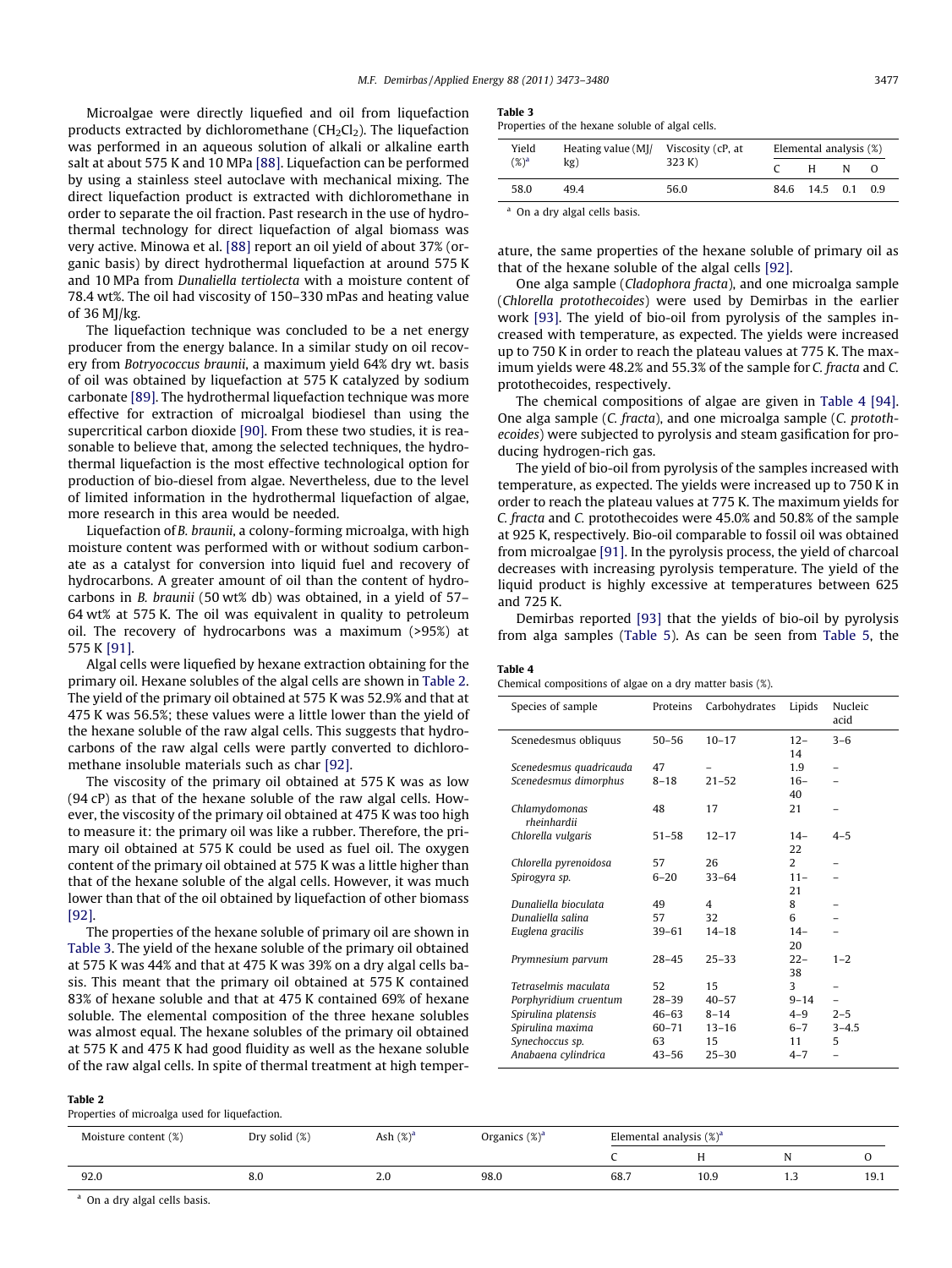#### <span id="page-5-0"></span>Table 5

Yields of bio-oil by pyrolysis from alga samples at different temperatures (K).

| Sample                                                            | 575 | 625            | 675 |      | 725 775 | 825               | 875          |
|-------------------------------------------------------------------|-----|----------------|-----|------|---------|-------------------|--------------|
| Cladophora fracta<br>Chlorella protothecoides 12.8 27.4 38.4 50.2 |     | 10.5 23.5 33.2 |     | 43.4 | 48.2    | 46.8<br>55.3 53.7 | 44.6<br>51.6 |

bio-oil yield for C. protothecoides (a microalga sample) rose from 12.8% to 55.3% as the temperature rose from 575 to 775 K, and then gradually decreased to 51.8% was obtained at 875 K with a heating rate of 10 K/s [\[90\].](#page-7-0) For alga, maximum bio-oil yields of between 48.2% and 46.8%, and for alga 55.3% and 53.7% were obtained at temperature ranging from 775 to 825 K, whereas for wood, cotton stalk, tobacco stalk and sunflower bagasse, maximum oil yields between 39.7% and 49.4% were obtained at temperature in the range 775–825 K [\[95,96\].](#page-7-0)

Demirbas reported [\[93\]](#page-7-0) that the yields the yields of gaseous product by pyrolysis from moss and alga samples (Table 6). From Tables 5 and 6, the yields of gaseous products for C. protothecoides increased from 9.5% to 39.5% as the temperature rose from 575 to 875 K.

At high pressure, wet algal biomass can be converted into pyrolysis oil, synthesis gas (a  $CO/H<sub>2</sub>$  mixture) or natural gas (CH<sub>4</sub>), processes still being developed [\[97\].](#page-7-0) A novel energy production system using microalgae with nitrogen cycling combined with low temperature catalytic gasification of the microalgae has been proposed. The gasification process produces combustible gas such as  $H_2$ ,  $CH_4$ ,  $CO_2$  and ammonia, whereas the product of pyrolysis is bio-oil [\[84,87,98\]](#page-7-0).

Stucki et al. [\[99\]](#page-7-0) proposed a novel process based on microalgae cultivation using dilute fossil  $CO<sub>2</sub>$  emissions and the conversion of the algal biomass through a catalytic hydrothermal process. They showed that complete gasification of microalgae (Spirulina platensis) to a methane-rich gas is now possible in supercritical water using ruthenium catalysts [\[99\].](#page-7-0)

The project was developed by Elliot et al. [\[97\]](#page-7-0) an understanding of catalytic hydrothermal gasification as applied to feedstocks generated in biorefinery applications and algae. The gasification reactor was a 1-inch ID X 72-inch-long 304 SS tube. The gas product recovered was typical of catalytic hydrothermal gasification: 59%–62% methane, 36%–40% carbon dioxide and 1% hydrogen. Four tests were performed using different algae feedstocks provided by Genifuel. Dried solids were provided in the first three tests and a dewatered material in the fourth. This material was mixed with additional water to process through our wet mill to make the feed slurry. The test was performed at 350  $\degree$ C and 204 atm. The Ru/C gasification catalyst was used with a pelletized Raney nickel sulfur scrubbing bed [\[97\].](#page-7-0)

With interaction of water and char from decomposition of biomass intermediate products occurs which leads to more hydrogen-rich gas yield by the steam reforming. The pyrolysis was carried out at the moderate temperatures and steam gasification at the highest temperatures. In order to clarify the steam gasification mechanism in detail, more kinetic study is necessary. These results suggest that the fundamental information obtained in the gasification of each component could possibly be used to predict the composition of product gas generated in air–steam gasification of biomass.

#### Table 6

Yields of gaseous product by pyrolysis from alga samples at different temperatures  $(K)$ .

| Sample                                                                     | 575 | 625  | 675 725 | 775            | 825  | 875           |
|----------------------------------------------------------------------------|-----|------|---------|----------------|------|---------------|
| Cladophora fracta<br>Chlorella protothecoides 9.5 21.8 29.5 33.7 36.3 38.1 | 8.2 | 19.7 |         | 28.2 32.6 35.7 | 38.0 | -39.7<br>39.5 |

Microalgae contain oils, or 'lipids', that can be converted into biodiesel. Biodiesel is typically produced from plant oils, but there are widely-voiced concerns about the sustainability of this practice. Biodiesel produced from microalgae is being investigated as an alternative to using conventional crops, such as rapeseed: microalgae typically produce more oil, consume less space and could be grown on land unsuitable for agriculture. However, many technical and environmental issues, such as land use and fertilizer input still need to be researched and large-scale commercial production has still not been attained [\[33\].](#page-6-0)

Using microalgae as a source of biofuels could mean that enormous cultures of algae are grown for commercial production, which would require large quantities of fertilizers. While microalgae are estimated to be capable of producing 10–20 times more biodiesel than rapeseed, they need 55–111 times more nitrogen fertilizer: 8–16 tons/ha/year. Such quantities of nitrogen and phosphorus could damage the environment.

Microalgae contain lipids and fatty acids as membrane components, storage products, metabolites and sources of energy. Algae present an exciting possibility as a feedstock for biodiesel, and when you realize that oil was originally formed from algae.

Transesterification is a process of exchanging the alkoxy group of an ester compound by another alcohol. Transesterification is the reaction of a fat or oil with an alcohol to form esters and glycerol. The algal oil is converted into biodiesel through a transesterification process. Oil extracted from the algae is mixed with alcohol and an acid or a base to produce the fatty acid methylesters that makes up the biodiesel [\[74\].](#page-7-0)

Many algae are exceedingly rich in oil, which can be converted to biodiesel. The oil content of some microalgae exceeds 80% of dry weight of algae biomass. The use of algae as energy crops has potential, due to their easy adaptability to growth conditions, the possibility of growing either in fresh- or marinewaters and avoiding the use of land. Furthermore, two thirds of earth's surface is covered with water, thus algae would truly be renewable option of great potential for global energy needs [\[33\]](#page-6-0).

Fermentation is used commercially on a large scale in various countries to produce ethanol from sugar crops and starch crops. Chemical reaction is composed of enzymatic hydrolysis of sucrose followed by fermentation of simple sugars. Fermentation of sucrose is performed using commercial yeast such as Saccharomyces ceveresiae. Gluco-amylase enzyme converts the starch into D-glucose. The enzymatic hydrolysis is then followed by fermentation, distillation and dehydration to yield anhydrous bioethanol. Corn (60–70% starch) is the dominant feedstock in starch-to-bioethanol industry worldwide.

The algal biomass is ground, and the starch is converted by enzymes to sugar. The sugar is converted to ethanol by yeast. Production of ethanol by using microalgal as raw material can be performed according to the following procedure. In the first step, the starch of microalgae is released from the cells with the aid of mechanical equipment or an enzyme. When the cells begin to degrade, Saccharomycess cerevisiae yeast is added to the biomass to begin fermentation. The product of fermentation is ethanol. The ethanol is drained from the tank and pumped to a holding tank to be fed to a distillation unit. Ethanol was produced with microalgal photosynthesis and intracellular anaerobic fermentation [\[100–](#page-7-0) [102\].](#page-7-0)

#### 5. Conclusion

Microalgae are photosynthetic microorganisms that can produce lipids, proteins and carbohydrates in large amounts over short periods of time. These products can be processed into both biofuels and useful chemicals.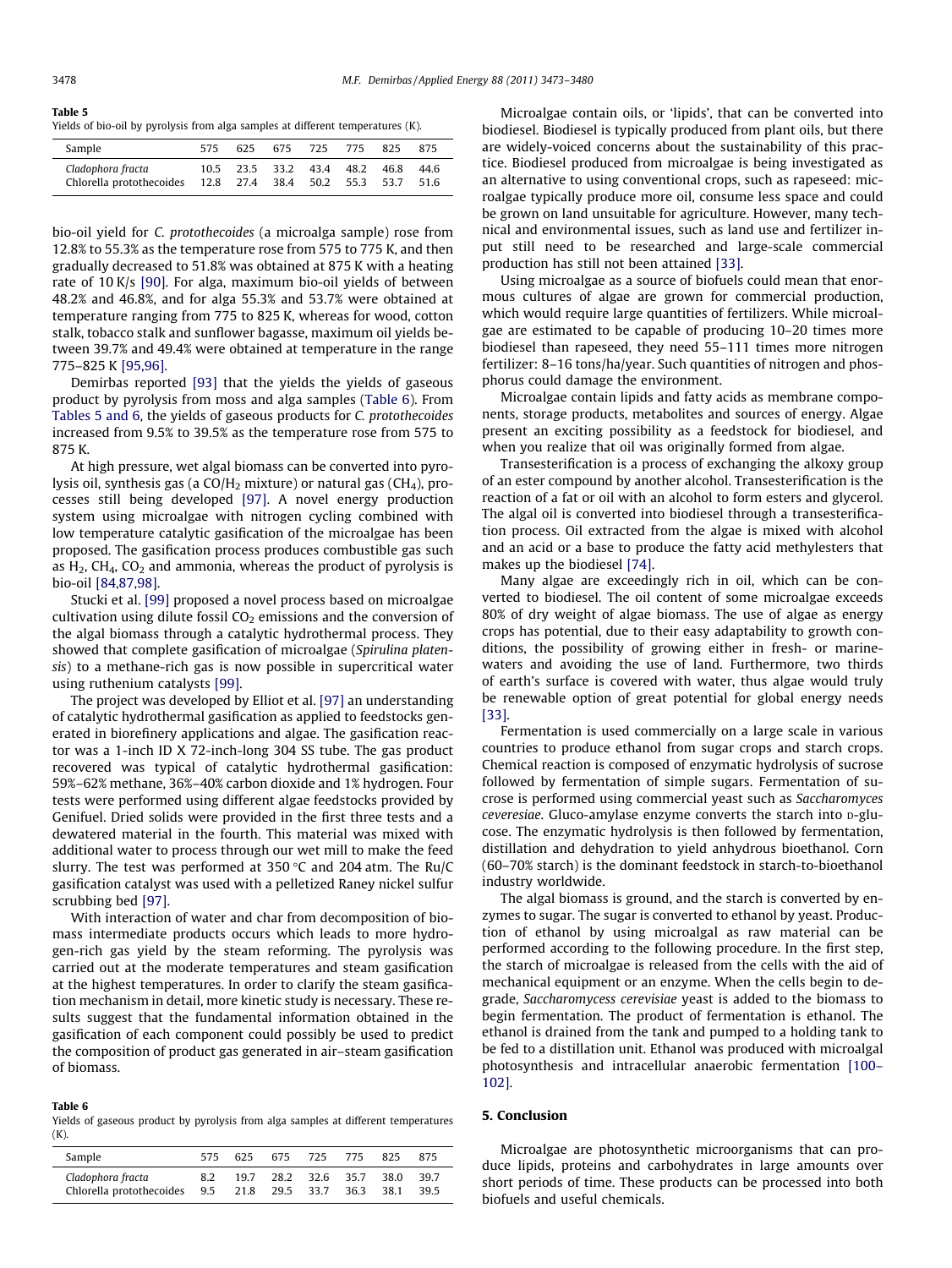<span id="page-6-0"></span>It has been reviewed main processes such as thermochemical, chemical and biochemical conversion of microalgae becoming energy. Energy conversion using thermochemical, chemical and biochemical conversion processes will produce bio-oil, biodiesel, ethanol, and hydrogen-rich gas mixture [\[103\]](#page-7-0). This paper describes hydrogen production from biomass such as moss and algae by laboratory-scale tests of pyrolysis and steam-gasification. The conversion of biomass into hydrogen is interested in the viewpoint of hydrogen production from renewable resource.

The yields of hydrogen from biomass by the pyrolysis and the steam gasification increase with increasing of temperature. In general, the steam gasification temperature is higher than that of pyrolysis and the yield of hydrogen from the air–steam gasification is higher than that of the pyrolysis.

Industrial reactors for algal culture are open ponds, photobioreactors and closed systems. Algae are very important as a biomass source. Algae will someday be competitive as a source for biofuel. Different species of algae may be better suited for different types of fuel. Algae can be grown almost anywhere, even on sewage or salt water, and does not require fertile land or food crops, and processing requires less energy than the algae provides.

Most current research on oil extraction is focused on microalgae to produce biodiesel from algal-oil. Algal-oil processes into biodiesel as easily as oil derived from land-based crops. Algae biomass can play an important role in solving the problem between the production of food and that of biofules in the near future. Most current research on oil extraction is focused on microalgae to produce biodiesel from algal-oil. Algal-oil processes into biodiesel as easily as oil derived from land-based crops.

#### References

- [1] Yan J, Lin T. Biofuels in Asia. Appl Energy 2009;86:S1–S10.
- [2] Hertel TW, Tyner WE, Birur DP. The global impacts of biofuel mandates. Energy J 2010;31:75–100.
- [3] Yumurtaci M, Kecebas A. Renewable energy and its university level education in Turkey. Energy Educ Sci Technol Part B 2011;3:143–52.
- [4] Yee KF, Tan KT, Abdullah AZ, Lee KT. Life cycle assessment of palm biodiesel: revealing facts and benefits for sustainability. Appl Energy 2009;86:S189–96.
- [5] Demirbas A. Political, economic and environmental impacts of biofuels: a review. Appl Energy 2009;86:S108–17.
- [6] Sahin Y. Environmental impacts of biofuels. Energy Educ Sci Technol Part A 2011;26:129–42.
- [7] Demirbas A. Progress and recent trends in biodiesel fuels. Energy Convers Manage 2009;50:14–34.
- [8] Calik M. How did creatıng a constructivist learning environment influence my graduate students' views? Energy Educ Sci Technol Part B 2011;3:1–13.
- [9] Tian Y, Zhao L, Meng H, Sun L, Yan J. Estimation of un-used land potential for biofuels development in (the) People's Republic of China. Appl Energ 2010;86:S77–85.
- [10] Demirbas AH. Biofuels for future transportation necessity. Energy Educ Sci Technol Part A 2010;26:13–23.
- [11] Demirbas A. Social, economic, environmental and policy aspects of biofuels. Energy Educ Sci Technol Part B 2010;2:75–109.
- [12] Kecebas A, Alkan MA. Educational and consciousness-raising movements for renewable energy in Turkey. Energy Educ Sci Technol Part B 2009;1:157–70.
- [13] Demirbas A. Concept of energy conversion in engineering education. Energy Educ Sci Technol Part B 2009;1:183–97.
- [14] Cardak O. The determination of the knowledge level of science students on energy flow through a word association test. Energy Educ Sci Technol Part B 2009;1:139–55.
- [15] Balat H. Prospects of biofuels for a sustainable energy future: a critical assessment. Energy Educ Sci Technol Part A 2010;24:85–111.
- [16] Demirbas A. Progress and recent trends in biofuels. Prog Energy Combus Sci 2007;33:1–18.
- [17] Demirbas B. Biomass business and operating. Energy Educ Sci Technol Part A 2010;26:37–47.
- [19] Arpa O, Yumrutas R, Demirbas A. Production of diesel-like fuel from waste engine oil by pyrolitic distillation. Appl Energy 2010;87:122–7.
- [20] Kirtay E. The role of renewable energy sources in meeting Turkey's electrical energy demand. Energy Educ Sci Thecnol Part A 2009;23:15–30.
- [21] Phalan B. The social and environmental impacts of biofuels in Asia: an overview. Appl Energy 2009;86:S21–9.
- [22] Prabhakar SVRK, Elder M. Biofuels and resource use efficiency in developing Asia: back to basics. Appl Energy 2009;86:S30–6.
- [23] Demirbas A. Competitive liquid biofuels from biomass. Appl Energy 2011;88:17–28.
- [24] Demirbas MF. Biorefineries for biofuel upgrading: a critical review. Appl Energy 2009;86:S151–61.
- [25] Aksoy F, Bayrakceken H, Eryilmaz T, Aksoy L. Analyzing the impact of using different methyl esters in a diesel engine on engine performance and emissions. Energy Educ Sci Technol Part A 2011;27:25–34.
- [26] Balat M, Balat H. Recent trends in global production and utilization of bioethanol fuel. Appl Energy 2009;86:2273–82.
- [27] Demirbas A. Energy concept and energy education. Energy Educ Sci Technol Part B 2009;1:85–101.
- [28] Kita K, Okada S, Sekino H, Imou K, Yokoyama S, Amano T. Thermal pretreatment of wet microalgae harvest for efficient hydrocarbon recovery. Appl Energy 2010;87:2420–3.
- [29] Demirbas AH. Inexpensive oil and fats feedstocks for production of biodiesel. Energy Educ Sci Technol Part A 2009;23:1–13.
- [30] Ozkurt I. Qualifying of safflower and algae for energy. Energy Educ Sci Thecnol Part A 2009;23:145–51.
- [31] Demirbas MF. Microalgae as a feedstock for biodiesel. Energy Educ Sci Technol Part A 2010;25:31–43.
- [32] Demirbas A. Production of biodiesel from algae oils. Energy Source Part A 2009;31:163–8.
- [33] Demirbas A, Demirbas MF. Algae energy: algae as a new source of biodiesel. London: Springer-Verlag; 2010.
- [34] Chaumont D. Biotechnology of algal biomass production: a review of systems for outdoor mass culture. J Appl Phycol 2005;5:593–604.
- [35] Tsukahara K, Sawayama S. Liquid fuel production using microalgae. J Jpn Petrol Inst 2005;48:251–9.
- [36] Ertas M, Alma MH. Slow pyrolysis of chinaberry (Melia azedarach L.) seeds: characterization of bio-oils and bio-chars. Future Energy Source 2010;2:149–70.
- [37] Balat M, Balat H. Progress in biodiesel processing. Appl Energy 2010;87: 1815–35.
- [38] Miao XL, Wu QY, Yang CY. Fast pyrolysis of microalgae to produce renewable fuels. J Anal Appl Pyrol 2004;71:855–63.
- [39] Balat H. Social, political and economic impacts of biodiesel. Social Polit Econ Cult Res 2009;1:89–125.
- [40] Xu H, Miao X, Wu Q. High quality biodiesel production from a microalga Chlorella protothecoides by heterotrophic growth in fermenters. J Biotechnol 2006;126:499–507.
- [41] Keskin A, Emiroglu AO. Catalytic reduction techniques for post-combustion diesel engine exhaust emissions. Energy Educ Sci Technol Part A 2010;25:87–103.
- [42] Gao C, Zhai Y, Ding Y, Wu Q. Application of sweet sorghum for biodiesel production by heterotrophic microalga Chlorella protothecoides. Appl Energy 2010;87:756–61.
- [43] Schenk PM, Thomas-Hall SR, Stephens E, Marx U, Mussgnug JH, Posten C, et al. Second generation biofuels: high-efficiency microalgae for biodiesel production. Bioenergy Res 2008;1:20–43.
- [44] Brennan L, Owende P. Biofuels from microalgae a review of technologies for production, processing, and extractions of biofuels and co-products. Renew Sustain Energy Rev 2010;14:557–77.
- [45] Mata TM, Martins AA, Caetano NS. Microalgae for biodiesel production and other applications: a review. Renew Sustain Energy Rev 2010;14:217–32.
- [46] Scott SA, Davey MP, Dennis JS, Horst I, Howe CJ, Lea-Smith DJ, et al. Biodiesel from algae: challenges and prospects. Current Opin Biotechnol 2010;21: 277–86.
- [47] Hammond GP, Kallu S, McManus MC. Development of biofuels for the UK automotive market. Appl Energy 2008:85506–15.
- [48] Tan RR, Foo DCY, Aviso KB, Ng DKS. The use of graphical pinch analysis for visualizing water footprint constraints in biofuel production. Appl Energy 2009;86:605–9.
- [49] Börjesson P. Good or bad bioethanol from a greenhouse gas perspective what determines this? Appl Energy 2009;86:589–94.
- [50] Altun S. Fuel properties of biodiesels produced from different feedstocks. Energy Educ Sci Technol Part A 2011;26:165–74.
- [51] Ertas M, Alma MH. Slow pyrolysis of chinaberry (Melia azedarach L.) seeds. Part I: the influence of pyrolysis parameters on the product yields. Energy Educ Sci Technol Part A – Energy Sci Res 2011;26:143–54.
- [52] Najafi G, Ghobadian B, Tavakoli T, Buttsworth DR, Yusaf TF, Faizollahnejad M. Performance and exhaust emissions of a gasoline engine with ethanol blended gasoline fuels using artificial neural network. Appl Energy 2009;86: 630–9.
- [53] Dennis Y, Leung C, Wu X, Leung MKH. A review on biodiesel production using catalyzed transesterification. Appl Energy 2010;87:1083–95.
- [54] Taleghani M, Ansari HR, Jennings P. Renewable energy education in sustainable architecture: lessons from developed and developing countries. Energy Educ Sci Technol Part B 2010;2:111–31.
- [55] Kan A. General characteristics of waste management: a review. Energy Educ Sci Technol Part A 2009;23:55–69.
- [56] Yumurtaci M, Kecebas A. Renewable energy and its university level education in Turkey. Energy Educ Sci Technol Part B 2011;3:143–52.
- Darici B, Ocal FM. The structure of European financial system and financial integration. Energy Educ Sci Technol Part B 2010;2:133–45.
- [58] Tatli ZH. Computer based education: Online learning and teaching facilities. Energy Educ Sci Technol Part B 2009;1:171–81.